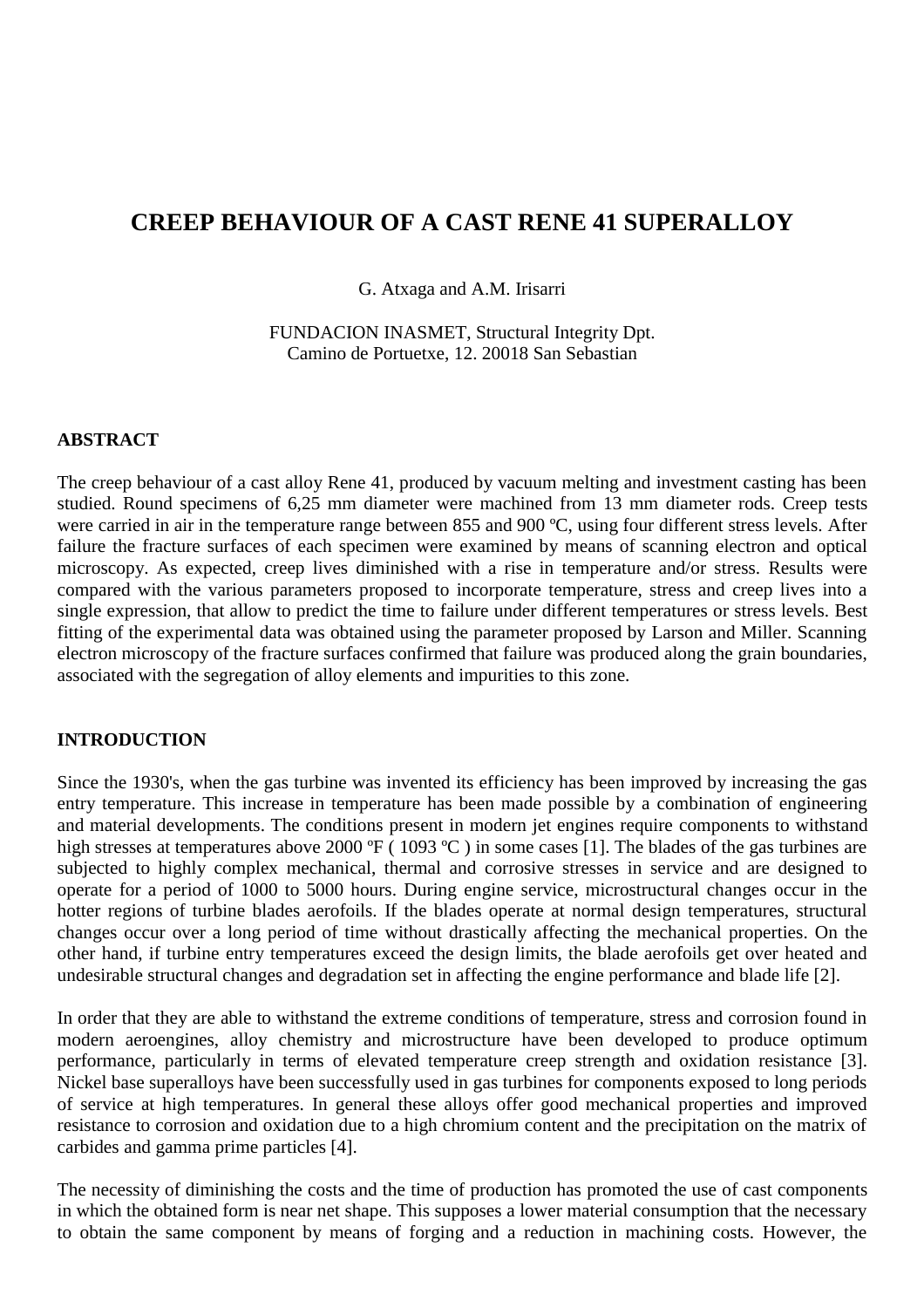possibility of the appearance of cast defects has precluded the use of cast components in critical applications where the failure can have serious consequences, as in the gas turbine of aeronautic engines. It is necessary to assure that these cast components are able to offer a satisfactory work before they are accepted to work in these critical applications.

The nickel base alloys can be strengthened by the following mechanisms: solid-solution strengthening, precipitation hardening and oxide-dispersion strengthening. The second group of materials, is the most widely used in the construction of components that work at high temperatures. The mechanical resistance of these superalloys can be increased with ageing heat treatment, owing to the change in the number, size, shape and distribution of the second phase particles. The alloying elements can be classified as solidsolution strengtheners, elements that form carbides or intermetallic compounds in grain boundaries or within grains and elements that form a coherent gamma- prime phase. Residual elements also are important because they may have a deleterious effect on creep behaviour [5].

Rene 41 alloy constitute a nickel base superalloy whose good properties at high temperatures are due to the strengthening confered by the presence of  $\gamma$  ( Ni<sub>3</sub>(Al,Ti)) particles. This strengthening is maximum when the γ' phase forms little particles, finely dispersed in the matrix. During the permanence in service at high temperatures a growth and coalescence ( few particles of larger size ) of these particles can take place and, in consequence, a diminution of the mechanical resistance and worse creep behaviour. This alloy is able to work satisfactorily under stress at temperatures very close to its melting temperature ( of the order of 85 % of the melting temperature in Kelvin degree ). This factor constitutes a very favourable point for the use of this material, since the possibility of working at a higher temperature is translated to an increase in the efficiency of the gas turbine.

As it is known, creep is the slow deformation of material under a stress that results in a permanent change in shape. These changes generally are undesirable and can be the limiting factor in the life of a part. During creep of most metals and alloys at temperatures of around 0.4Tm ( Tm = melting temperature in Kelvin degrees ) and above, after the initial strain on loading, the creep rate decreases gradually during the "primary" stage until an apparently constant or steady-state rate is reached during the "secondary" stage. In most cases, the creep rate increases once again during the "tertiary" stage which terminates in fracture. Under these conditions, the total creep strains can be large and the rupture life is usually found to decrease rapidly with increasing stress and temperature. The steady-state creep rate is normally chosen as the parameter most representative of the material behaviour under specified creep conditions [6].

Using of time-temperature parameters (TTP) for presenting and extrapolating high-temperature creeprupture data has been practiced for many years. A TTP is basically a function correlating the creep-rupture and time, which normally are recorded. When properly developed, these correlations can be used (a) to represent creep-rupture data in a compact form, allowing for analytical representation and interpolation of data not experimentally determined;(b) to provide a simple means of comparing the behavior of materials and of rating them in a relative manner; (c) to extrapolate experimental data to time ranges ordinarily difficult to evaluate directly because of test limitations. By far , one of the most common is the Larson-Miller parameter, which equation is:

$$
f(\sigma) = T (\log t_R + C)
$$

where T is temperature in  ${}^{\circ}$ F and t<sub>R</sub> is time to rupture, in hours and C is a constant that normally has a value of around 20 [7].

This study describes the creep behaviour of a cast Rene 41 superalloy in the range of temperatures of 855 and 900 ºC, using four different stress levels.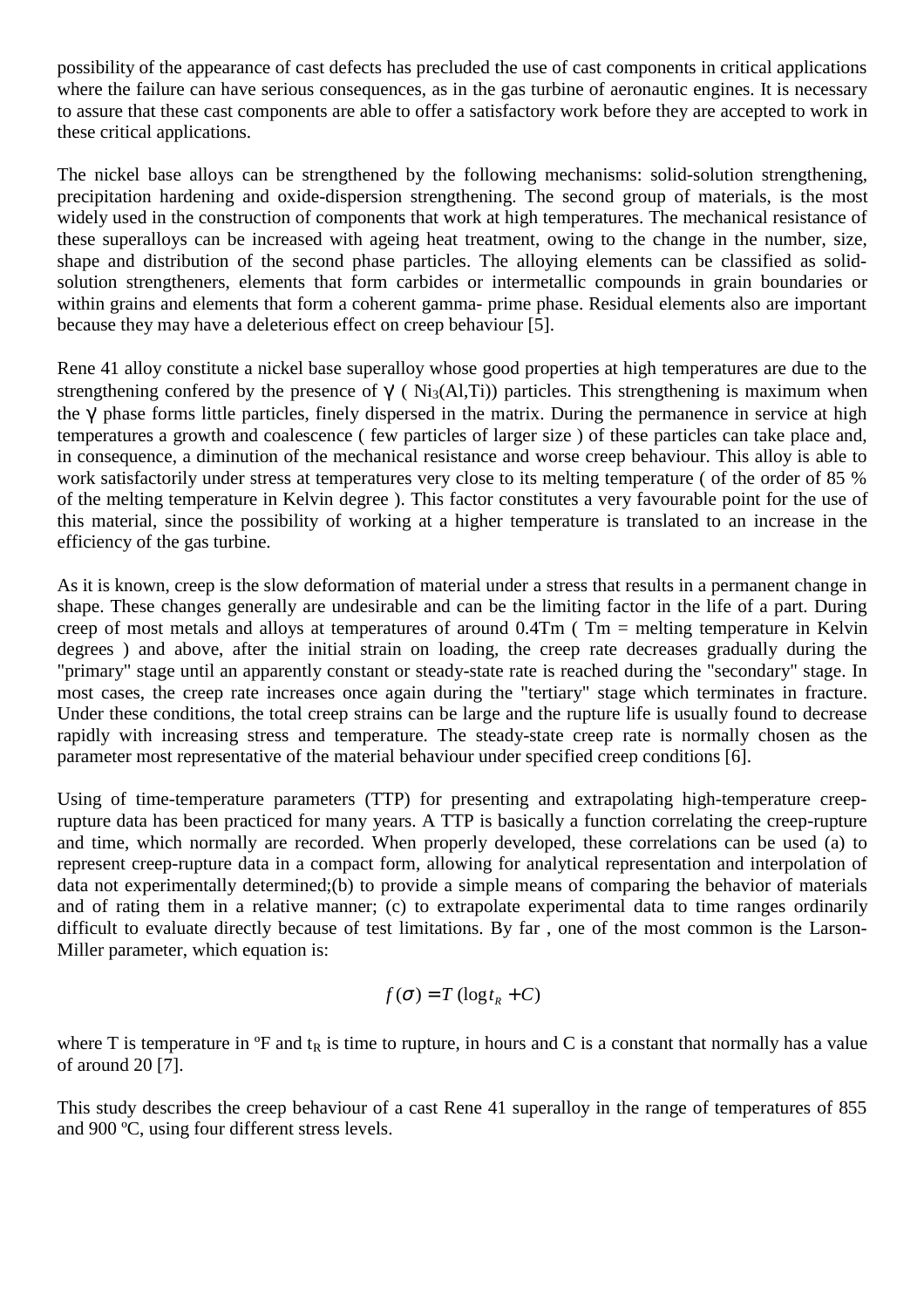# **EXPERIMENTAL PROCEDURE**

The chemical composition of the alloy used in this investigation is presented in the table below:

### TABLE 1

CHEMICAL COMPOSITION OF THE CAST RENE 41 SUPERALLOY.

|             |     | Mo    | 0.             | Ti                     | AI | k`e |      | В   |      |
|-------------|-----|-------|----------------|------------------------|----|-----|------|-----|------|
| <b>Kene</b> | ιų. | 10 2. | $\blacksquare$ | $1\,3.2\,1.6\,12.1\,1$ |    |     | 0.07 | 005 | Bal. |

The samples were fabricated by vacuum melting and investment. In investment casting, a ceramic is applied around a disposable pattern, usually wax, and allowed to harden to form a disposable casting mold. The term disposable means that the pattern is destroyed during its removal from the mold and that the mold is destroyed to recover the casting. The basic steps in this process are:

- a) Machining of metal molds of the desired shape. Almost always are constituted of two halves to facilitate in the shake out operation.
- b) Preparation of the called "lost models" by injecting the pattern material ( wax ) into the metal molds fabricated in the previous stage. This injection is made at low temperatures and pressures.
- c) Manufacture of ceramic shell molds is made by applying a series of ceramic coatings to the pattern clusters. Each coating consist of a fine ceramic layer with coarse ceramic particles embedded in its outer surface. A cluster is first dipped into a ceramic slurry bath. Then is withdrawn from the slurry and manipulated to drain off excess slurry and to produce a uniform layer. The wet layer is immediately stuccoed with relatively coarse ceramic particles either by immersing it into a fluidized bed of particles or by sprinkling the particles on it from above. The fine ceramic layer forms the inner face of the mold and reproduces every detail of the pattern, including its smooth surface. The operations of coating, stuccoing and hardening are repeated a number of times until the required mold thickness is achieved.
- d) Pattern removal by means of autoclave dewaxing.
- e) Ceramic shell molds are fired to remove moisture, to burn off residual pattern material and any organics used in the shell slurry, to sinter the ceramic and to preheat the mold to the temperature required for the casting.
- f) Casting of the metal. Vacuum casting provides cleaner metal and often superior properties. And finallly
- g) Postcasting operations: knocked off with a vibrating pneumatic hammer of the shell material that remains on the casting, heat treatment, abrasive cleaning, HIP, machining, chemical finishing treatments...[8].

Investment cast samples was formed by a bandle of ten 13 mm diameter rods. Once finished the casting operations these rods were given a heat treatment consisting in solution treating for 3 hours at 1066 ºC, oil quenched and ageing for at 760 ºC for 16 hours and air cooled.

The creep tests were performed according to the ASTM E 139 (175) Standard, at different temperatures, between 855 ºC and 900 ºC and under four stress levels. These tests were carried out in Mayes machines, equipped with three zone furnaces, which guarantee the homogenous heating of the samples. The reason of changing the temperature and the stress in the different tests is to analyse the effect exerted by these two variables, separately or in union, in the creep life of the alloy.

Ten cylindrical specimens of 6,25 mm diameter were machined from 13 mm diameter rods and creep tested were carried in air until fracture. The used stress levels and temperatures were 148 MPa, 156 MPa, 164 MPa, 172 MPa and 855 °C, 870 °C, 885 °C, 900 °C respectively. This test method, in which the applied stress remains constant, modifying the temperature takes the name of "isostress". The drawback of this method is the possible microstructural change of the material that can occur, increasing test temperature. However, in the temperature range considered for this study, no significant microstrucutral changes are expected and the testing procedure is adequate.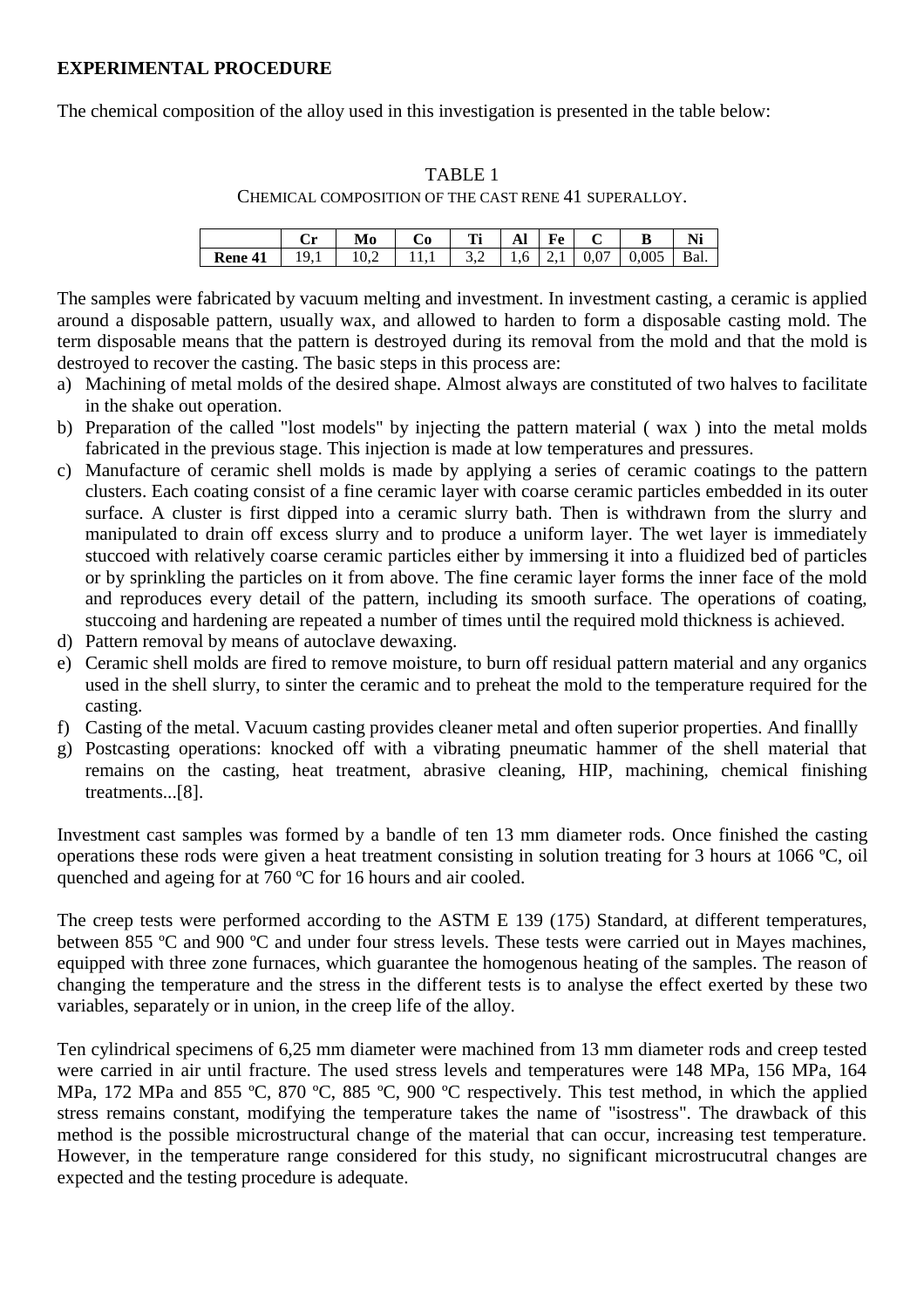After failure, the fracture surfaces of one half of these specimens were examined in a scanning electron microscope and metallographic samples were prepared from the longitudinal sections of the other halves and observed by means of optical microscopy. A high precision cutter, at very slow speed and with continuos refrigeration - avoids the heating which alter the microstructure - has been used**.** The polishing of the samples has been made carefully preventing that the various particles present in the microstructure last during this process. This task is slow and costly but necessary to obtain a trustworthy characterization. The observation of the sample only in the optical microscope does not allow the definitive identification of the particles so, it is necessary to use the energy dispersive spectrometry (EDS).

## **RESULTS AND DISCUSSION**

As commented above, the metalographic characterization has been performed by means of the optical microscope and scanning electron microscope, using the energy dispersive spectrometry to identify the nature of the present phases.

The observation of unetched specimens just reveal the presence of creep cavities that can be hidden by the posterior metalographic etching. Even after etching ( task quite difficult in this kind of material ) is not possible to identify adequately the particles [9]. For this reason the observations carried out in the optical microscope have been confirmed by means of energy dispersive spectrometry in the scanning electron microscope.

The observation at low magnifications reveals a dendritic microstructure, showing a preferential precipitation of the phases in the interdendritic zones, due to the segregation of some elements in these areas, which allow the formation of phases impossible to be with the average composition of the alloy. Higher magnifications make clear the complex character of many of the massive particles. They are composed of a central part with a slender grey shade surrounded by a white compound. Likewise, it is appreciate fine spots, whose resolution is not suitable by optical microscopy. The figure 1, presents the dendritic microstructure at different magnifications of the Rene 41 superalloy.





a) b)



An excitation energy of 10 kV has been used to avoid that radiation of the matrix interfere in the identification of the little phases. The figure 2a presents a scanning electron microscope micrograph of some of the particles present in the Rene 41. The analyse of the central zone of these particles, marked with an A in the figure, shows that it is constituted by titanium, principally, and a little quantity of molibdenum, elements that can form an intermetallic compound or a carbide. To achieve an exact identification of the composition of the particles wave length Spectrometry was used. This analysis reveals a clear peak of carbon, pointing that the particles correspond to carbides of the type MC, where M is basically titanium with a little part of molibdenum. The external part of the particles ( marked B ) is constituted by molibdenum, chromium and carbon forming carbides of the type  $M_6C$ . The particles marked with a C possess a simple morphology constituted by molibdenum, chromium and carbon and can be identified as a  $M_{23}C_6$  carbide.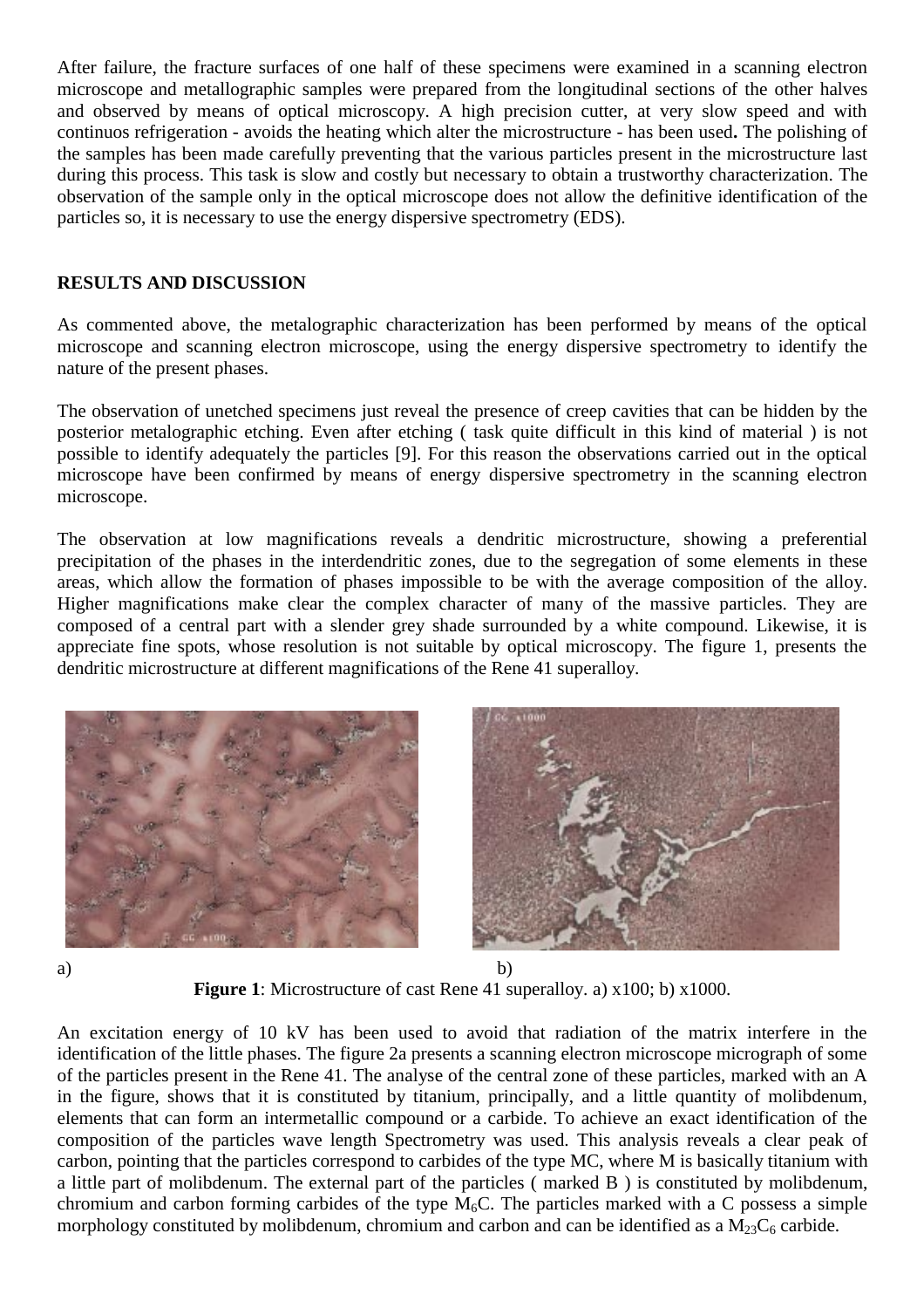The figure 2b presents the morphology of the spots detected in the metalographic examination in the optical microscope. This phase has been identified as γ', owing to in the analysis by energy dispersive spectrometry appears peaks of nickel, aluminium, titanium and other ones smaller of chromium, molibdenum and cobalt. It is necessary to use dark field transmission electron microscopy to detect the real shape and to measure the size of these particles, which can change during high temperature exposure [10].





a) b)

**Figure 2**: Cast Rene 41. a)SEM micrograph of some particles; b) γ' phase

Visual examination of fracture surfaces is enough to detect their very marked faceted topography. As can be seen in the figure 3a, the examination in the optical microscope of the metallographic samples prepared from the longitudinal sections reveals the presence of cavities in zones close to the fracture. The figure 3b shows a cavity present in one of the creep samples. As can be seen, a lot of phases are situated close to it. As commented, in the matrix dispersed fine particles correspond to the  $\gamma$  phase, the lips of the cavity are constituted of MC carbides pointing towards a effect of this constituent in the failure process. The internal part of these particles ( darker shade ) has a different composition, constituting the compact hexagonal η phase ( $Ni<sub>3</sub>Ti$ ), undesirable phase that used to form in alloys where titanium content is much higher than the aluminium content. In the present case aluminium and titanium contents can be considered as correct and probably the presence of this phase is due to local segregation and has been promoted by the long exposure.



**Figure 3**: a)Cavities present in zones close to the fracture. b) Particles surrounding a cavity.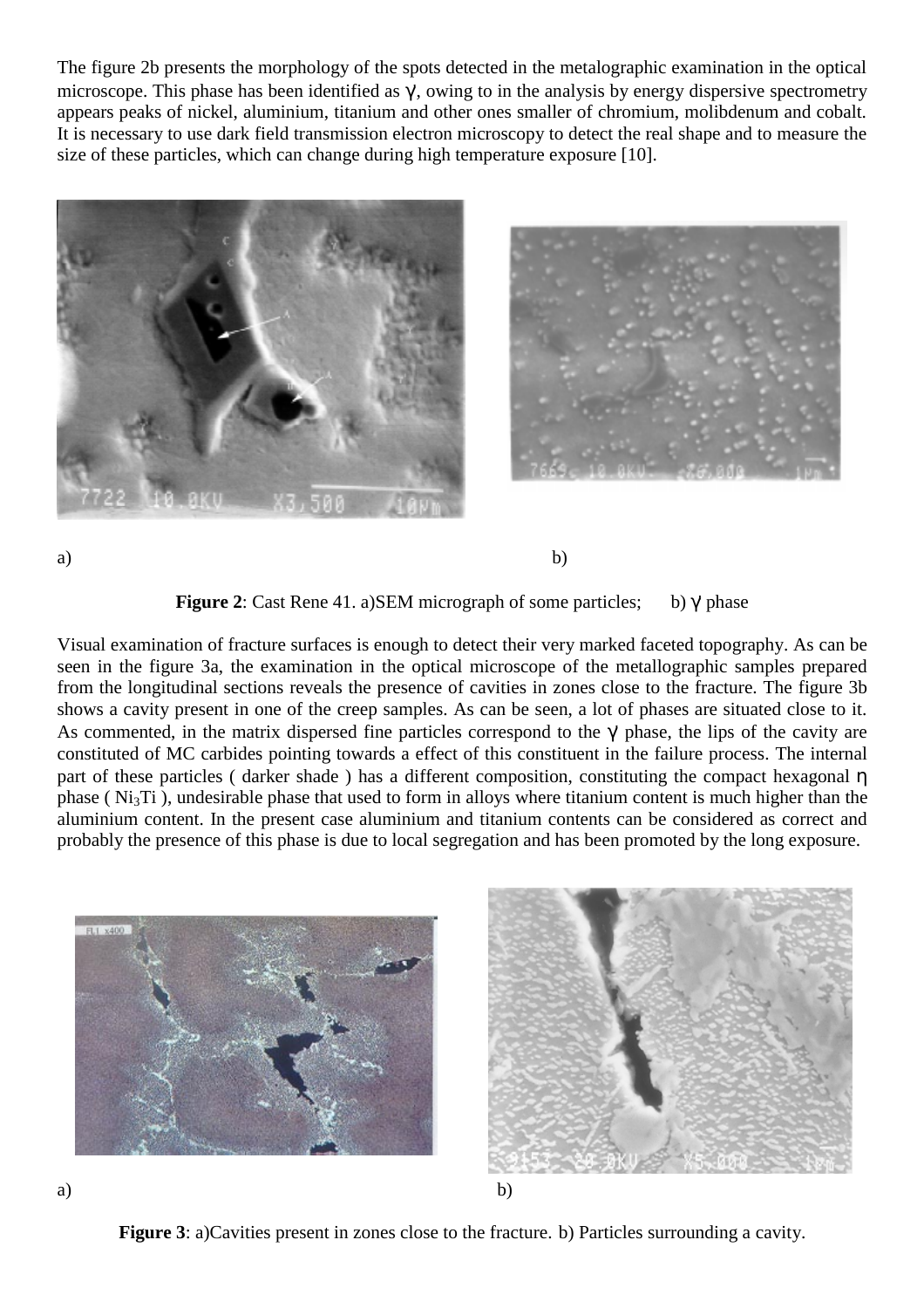The fracture surfaces appear totally covered with oxidation. The analysis by EDS reveals the presence of chromium as predominant element, indicating the influence of environment on high temperature service. Nevertheless, corrosive attack did not penetrate in the bulk material, pointing towards a good protection by the presence of chromium in the alloy. The contribution of aluminium to this protective action has been also claimed but in the present case no significant amount of this element was detected in the oxide film. The more plausible reason for this behaviour is the small amount of aluminium in solid solution (most of it is combined forming γ' particles) that could participate in this process.

Scanning electron microscopy confirmed that failure was produced along the grain boundaries, associated with the segregation of alloy elements and impurities to this zone as it has been commented previously. The analysis by EDS of the particles found in the cavities reveal a significant peak of iron, together with smaller ones of chromium and titanium. More plausible identification point towards Laves phases, promoted by the presence of iron in the composition of the alloy. It must be remarked that metallographic examination of the virgin material did not reveal the presence of these particles. There are two possible explanations. The first one would attribute their presence to precipitation during high temperature exposure. A second possibility would consist in the presence of these particles in the virgin material but have been undetected during the metallographic examination. Even if in depth research is needed before reaching a definitive conclusion, the thorough examination of the virgin material supports the first hypothesis.

The strong influence of iron in the formation of Laves phases has been shown in some previous works and the maximum amount of this element is limited in those components that operates in the highest range of temperature. Maximum amount allowed in cast Rene 41 is 5 % and in the studied material is even lower (2,1 %) but its effect on the formation of Laves phases is evident as most of the iron is concentrated in these particles. A more strict control of the amount of iron in the alloy is likely to produce an even better creep behaviour and it is recommended.

In the following table the results of the creep tests are presented:

| <b>Reference</b> | <b>Temperature</b> | <b>Stress</b> | <b>Time to</b> |
|------------------|--------------------|---------------|----------------|
|                  | $({}^oC)$          | (MPa)         | fracture (h)   |
| $FL-1$           | 900                | 172           | 116            |
| $FL-2$           | 900                | 164           | 118            |
| $FL-3$           | 900                | 156           | 136            |
| $FL-4$           | 900                | 148           | 176            |
| $FL-5$           | 885                | 172           | 144            |
| $FL-6$           | 870                | 172           | 327            |
| $FL-7$           | 855                | 172           | 606            |
| $FL-8$           | 870                | 156           | 511            |
| $FL-9$           | 855                | 156           | 824            |
| $FL-10$          | 870                | 148           | 819            |

# TABLE 2 CREEP TESTS RESULTS

It can be verify that an increase of the temperature or of the stress lead to a diminishing in the creep life of the alloy. In an attempt to include the effect of both parameters - stress and temperature - and to make a prediction of the residual life, several models have been proposed.

Best fitting of the experimental data was obtained using the parameter proposed by Larson and Miller. Plot of the logarithm of the time to failure versus the inverse of the test temperature, for various stress levels are represented in the next graph.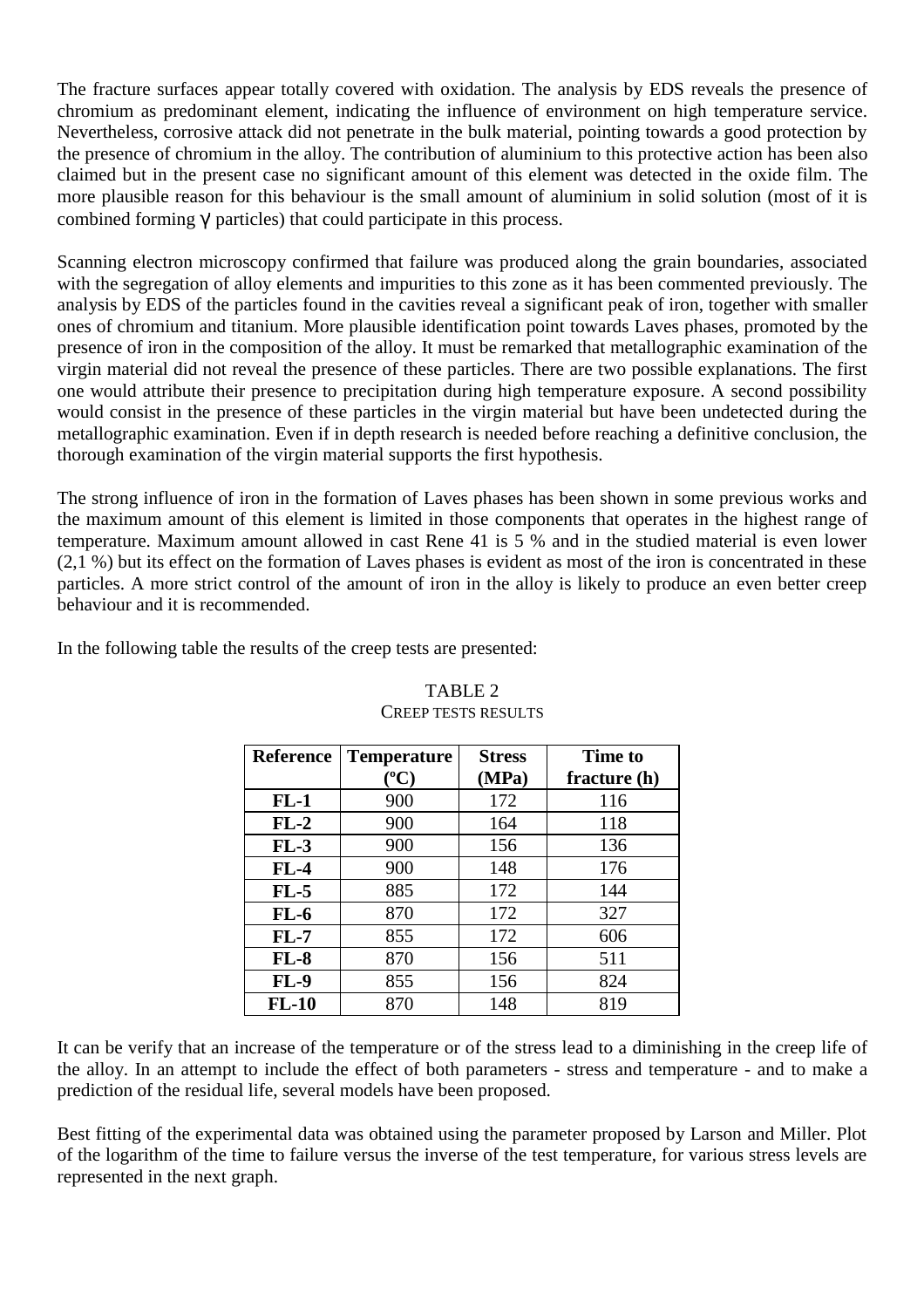

**Figure 4**: Larson Miller parameter

The results are straight lines that intersect the axe at points between 17 and 23. Moreover, if all these lines are forced to converge to the same point, a value of 18,3 is obtained, in a very good agreement with the initially proposed value of 20, even more if values between 10 and 40 are reported for various metallic materials. Consequently, it is expected that Larson and Miller parameter will give a good prediction of the creep performance of this alloy and could be used to evaluate the future performance of real components.

Comparison of these results with creep lives reported for wrought material reveal a better creep behaviour of the investment cast samples, encouraging to use this material in components that operate at high temperature under constant stress. Fatigue test which were previously carried out, also showed a very good performance of this cast material, pointing towards that also under alternate stresses cast components can operate safely [11].

# **CONCLUSIONS**

The analysis of the results obtained along the fulfilment of this project has allowed to achieve the following conclusions:

- a. The creep behaviour of the investment cast Rene 41 alloy can be considered excellent, exceeding even the life of some forged alloys. It can be observed a good correlation between the experimental results and the predictions made based in the utilization of the Larson-Miller parameter, which can be used to evaluate the service life of the components.
- b. A metallographic characterization have been performed to identify the phases present in the microstructure of the samples by means of the optical and scanning electron microscopes, aided by the EDS. The identification is quite difficult owing to the phases are complex and particles with similar appearance can correspond to phases totally different. However, γ', various carbides and a small amount of iron rich particles that are mainly concentrated at the fracture surfaces ( probably Laves phases formed during the long exposure at high temperature) were identified. A more strict iron content is recommended.